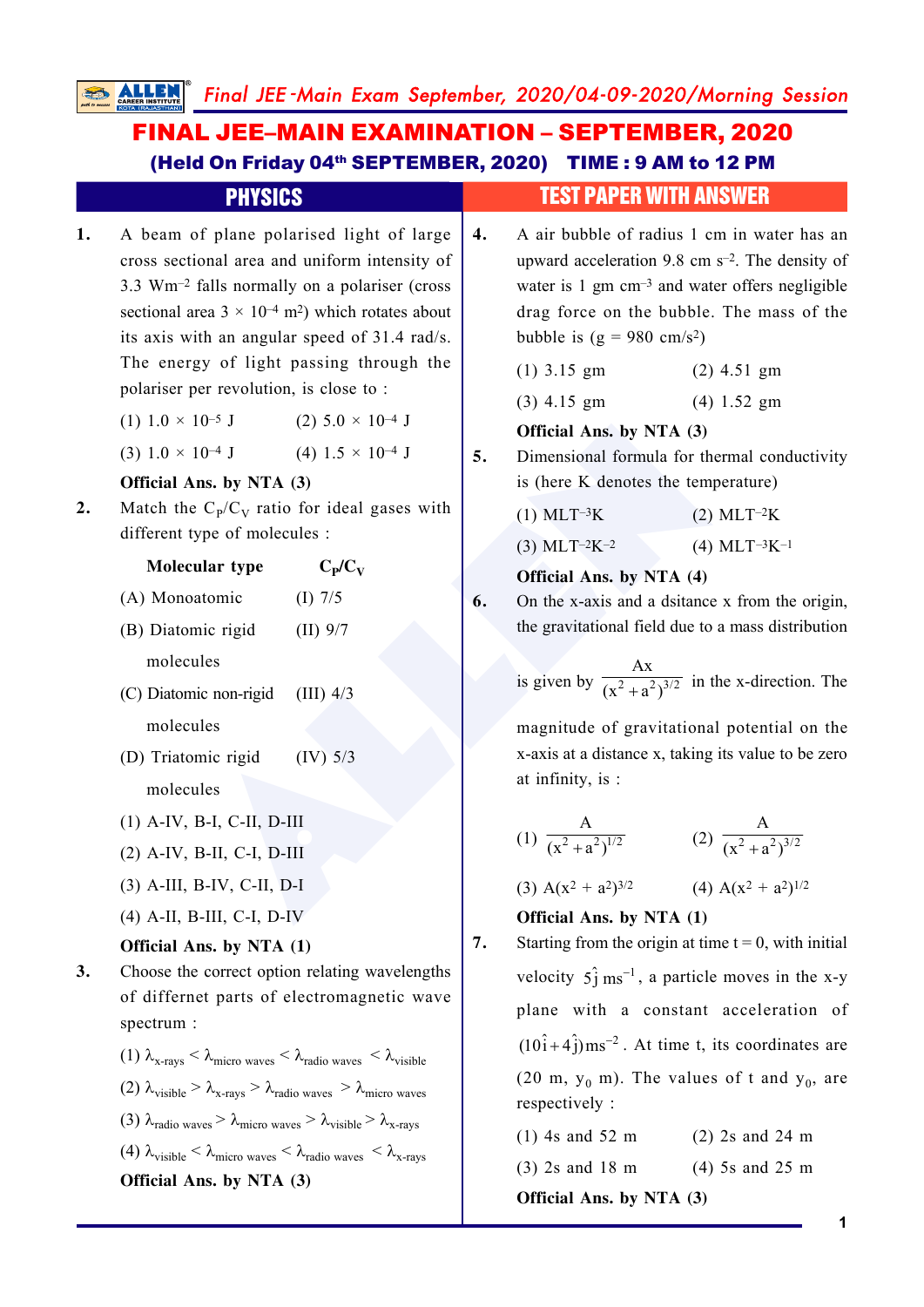**8.** Given figure shows few data points in a photo electric effect experiment for a certain metal. The minimum energy for ejection of electron from its surfface is : (Plancks constant  $h = 6.62 \times 10^{-34}$  J.s)



- (1)  $2.27 \text{ eV}$  (2)  $2.59 \text{ eV}$
- (3)  $1.93 \text{ eV}$  (4)  $2.10 \text{ eV}$

#### **Official Ans. by NTA (1)**

Official Ans. by NTA (4)<br>
eV (2) 2.59 eV<br>
(4) 2.10 eV<br>
Ans. by NTA (1)<br>
bent in the shape of an arc of a circle,<br>
a current of 2A and having radius<br>
another wire B, also bent in the shape<br>
(3) 11.7 × 10<sup>-3</sup> J (2) 6.4<br>
ano **9.** A wire A, bent in the shape of an arc of a circle, carrying a current of 2A and having radius 2 cm and another wire B, also bent in the shape of arc of a circle, carrying a current of 3A and having radius of 4 cm, are placed as shown in the figure. The ratio of the magnetic fields due to the wires A and B at the common centre O is :



| $(1)$ 4 : 6 | (2) 6 : 4 |  |  |  |
|-------------|-----------|--|--|--|
|-------------|-----------|--|--|--|

(3)  $6:5$  (4)  $2:5$ 

**Official Ans. by NTA (3)**

**10.** For a transverse wave travelling along a straight line, the distance between two peaks (crests) is 5 m, while the distance between one crest and one trough is 1.5 m. The possible wavelengths (in m) of the waves are :

(1) 1, 2, 3, .......   
(2) 
$$
\frac{1}{2}, \frac{1}{4}, \frac{1}{6}, ...
$$

(3) 1, 3, 5, ....   
(4) 
$$
\frac{1}{1}, \frac{1}{3}, \frac{1}{5}, ...
$$

### **Official Ans. by NTA (4)**

11. A small bar magnet placed with its axis at 30° with an external field of 0.06 T experiences a torque of 0.018 Nm. The minimum work required to rotate it from its stable to unstable equilibrium position is :

(1) 
$$
9.2 \times 10^{-3}
$$
 J  
(2)  $6.4 \times 10^{-2}$  J  
(3)  $11.7 \times 10^{-3}$  J  
(4)  $7.2 \times 10^{-2}$  J

#### **Official Ans. by NTA (4)**

**12.** Particle A of mass  $m_A = \frac{m}{2}$  moving along the x-axis with velocity  $v_0$  collides elastically with

another particle B at rest having mass  $m_B = \frac{m}{3}$ .

If both particles move along the x-axis after the collision, the change  $\Delta\lambda$  in de-Broglie wavelength of particle A, in terms of its de-Broglie wavelength  $(\lambda_0)$  before collision is :

(1) 
$$
\Delta \lambda = 4\lambda_0
$$
   
 (2)  $\Delta \lambda = \frac{5}{2}\lambda_0$ 

(3) 
$$
\Delta \lambda = 2\lambda_0
$$
 (4)  $\Delta \lambda = \frac{3}{2}\lambda_0$ 

**Official Ans. by NTA (1)**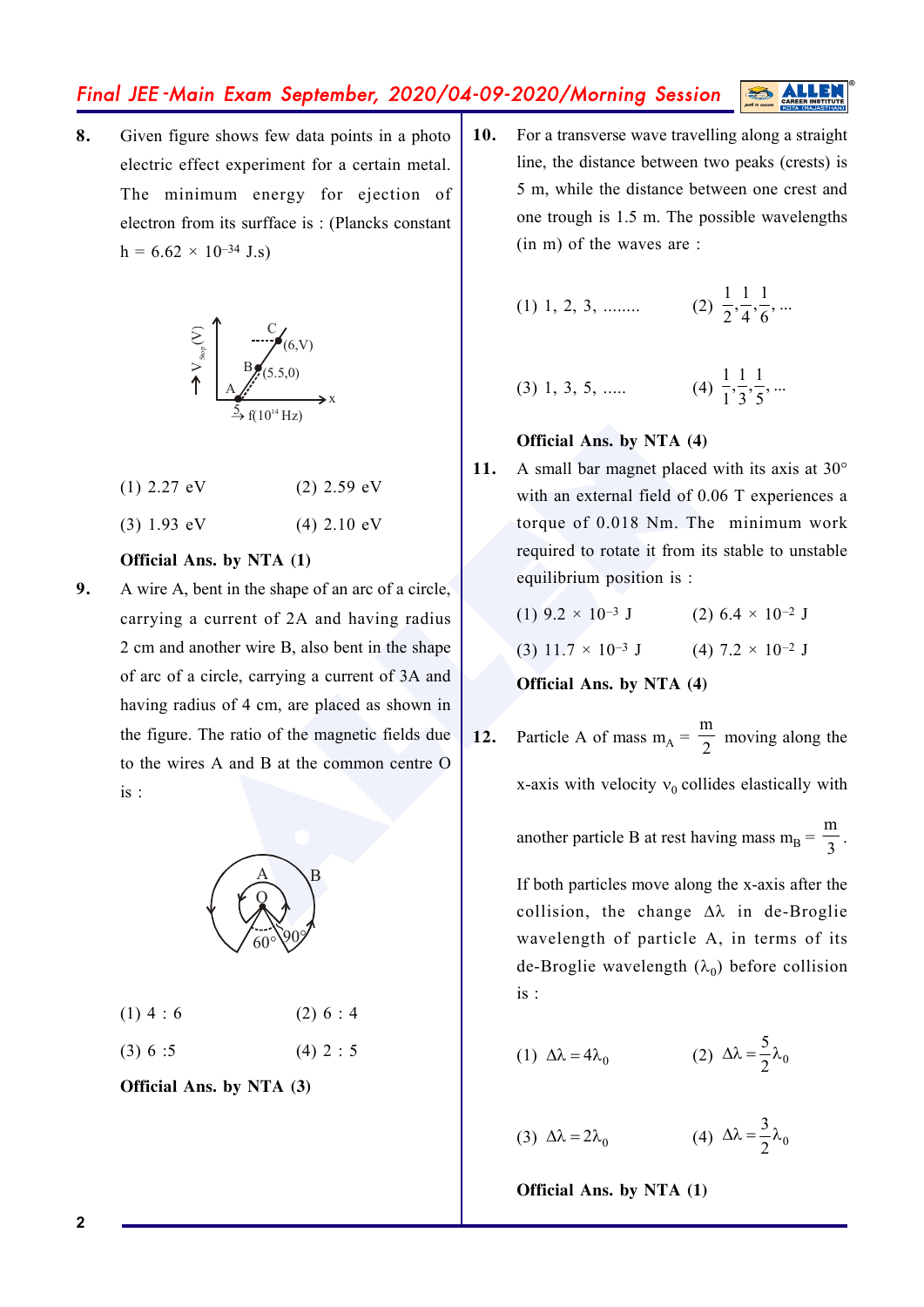**13.** A small bar magnet is moved through a coil at constant speed from one end to the other. Which of the following series of observations wil be seen on the galvanometer G attached across the coil ?



Three positions shown describe : (a) the magnet's entry (b) magnet is completely inside and (c) magnet's exit.



#### **Official Ans. by NTA (3)**

**14.** A battery of 3.0 V is connected to a resistor dissipating 0.5 W of power. If the terminal voltage of the battery is 2.5 V, the power dissipated within the internal resistance is :

| $(1)$ 0.50 W | $(2)$ 0.125 W |
|--------------|---------------|
|--------------|---------------|

(3) 0.072 W (4) 0.10 W

**Official Ans. by NTA (4)**

**15.** Blocks of masses m, 2m, 4m and 8m are arranged in a line on a frictionless floor. Another block of mass m, moving with speed v along the same line (see figure) collides with mass m in perfectly inelastic manner. All the subsequent collisions are also perfectly inelastic. By the time the last block of mass 8m starts moving the total energy loss is p% of the original energy. Value of 'p' is close to :

|        | $\rightarrow$ v |   |    |    |          |  |
|--------|-----------------|---|----|----|----------|--|
|        |                 |   |    |    |          |  |
|        | m               | m | 2m | 4m | 8m       |  |
|        |                 |   |    |    |          |  |
| (1) 77 |                 |   |    |    | $(2)$ 37 |  |
| (3) 87 |                 |   |    |    | $(4)$ 94 |  |
|        |                 |   |    |    |          |  |

### **Official Ans. by NTA (4)**

- **16.** The specific heat of water =  $4200$  J kg<sup>-1</sup> K<sup>-1</sup> and the latent heat of ice =  $3.4 \times 10^5$  J kg<sup>-1</sup>. 100 grams of ice at 0°C is placed in 200 g of water at 25°C. The amount of ice that will melt as the temperature of water reaches 0°C is close to (in grams) :
	- $(1)$  61.7 (2) 63.8
	- $(3)$  69.3  $(4)$  64.6

**Official Ans. by NTA (1)**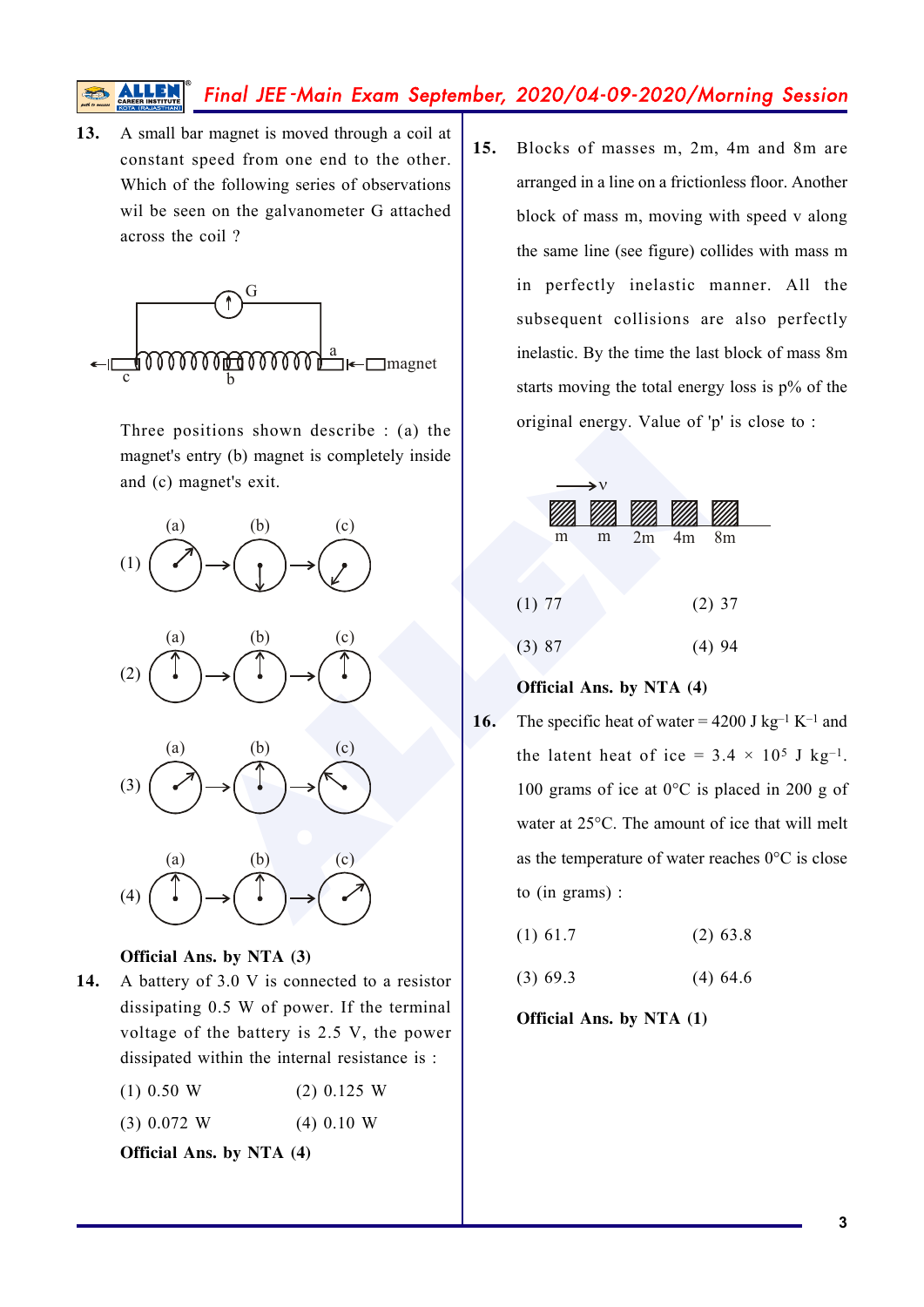**17.** A Tennis ball is released from a height h and after freely falling on a wooden floor it

rebounds and reaches height  $\frac{h}{2}$ . The velocity

versus height of the ball during its motion may be represented graphically by :

(graph are drawn schematically and on not to scale)









(1) increase by

 $4<sub>a</sub>$ 

(3) decrease by 
$$
\frac{4q^2}{3\pi\varepsilon_0 d}
$$

(4) decrease by 
$$
\frac{q^2}{4\pi\varepsilon_0 d}
$$

**Official Ans. by NTA (3)**



**Official Ans. by NTA (3)**

**18.** A two point charges 4q and –q are fixed on the

x-axis at 
$$
x = -\frac{d}{2}
$$
 and  $x = \frac{d}{2}$ , respectively. If

S

a third point charge 'q' is taken from the origin to  $x = d$  along the semicircle as shown in the figure, the energy of the charge will :

> $\frac{2}{0}$ 2q  $3\pi\varepsilon_0 d$

**4**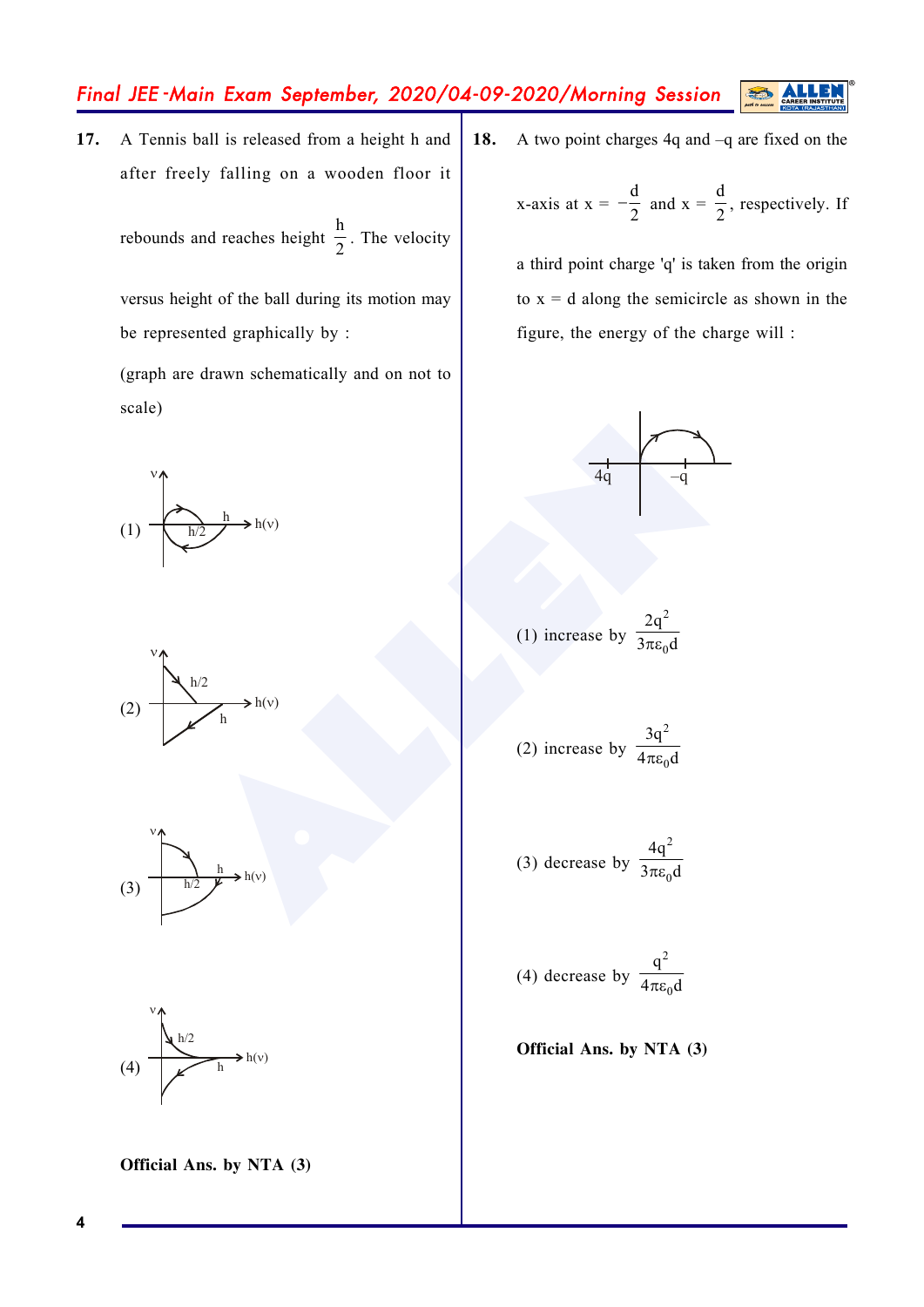Two charged thin infinite plane sheets of 19. uniform surface charge density  $\sigma_+$  and  $\sigma_$ where  $|\sigma_{\perp}| > |\sigma_{\perp}|$  intersect at right angle. Which of the following best represents the electric field lines for this system :











 $20.$ Take the breakdown voltage of the zener diode used in the given circuit as 6V. For the input voltage shown in figure below, the time variation of the output voltage is: (Graphs drawn are schematic and not to scale)













21. In a compound microscope, the magnified virtual image is formed at a distance of 25 cm from the eye-piece. The focal length of its objective lens is 1 cm. If the magnification is 100 and the tube length of the microscope is 20 cm, then the focal length of the eye-piece lens (in cm) is  $\frac{1}{2}$ .

> Official Ans. by NTA (5) Official Ans. by ALLEN (4.48)